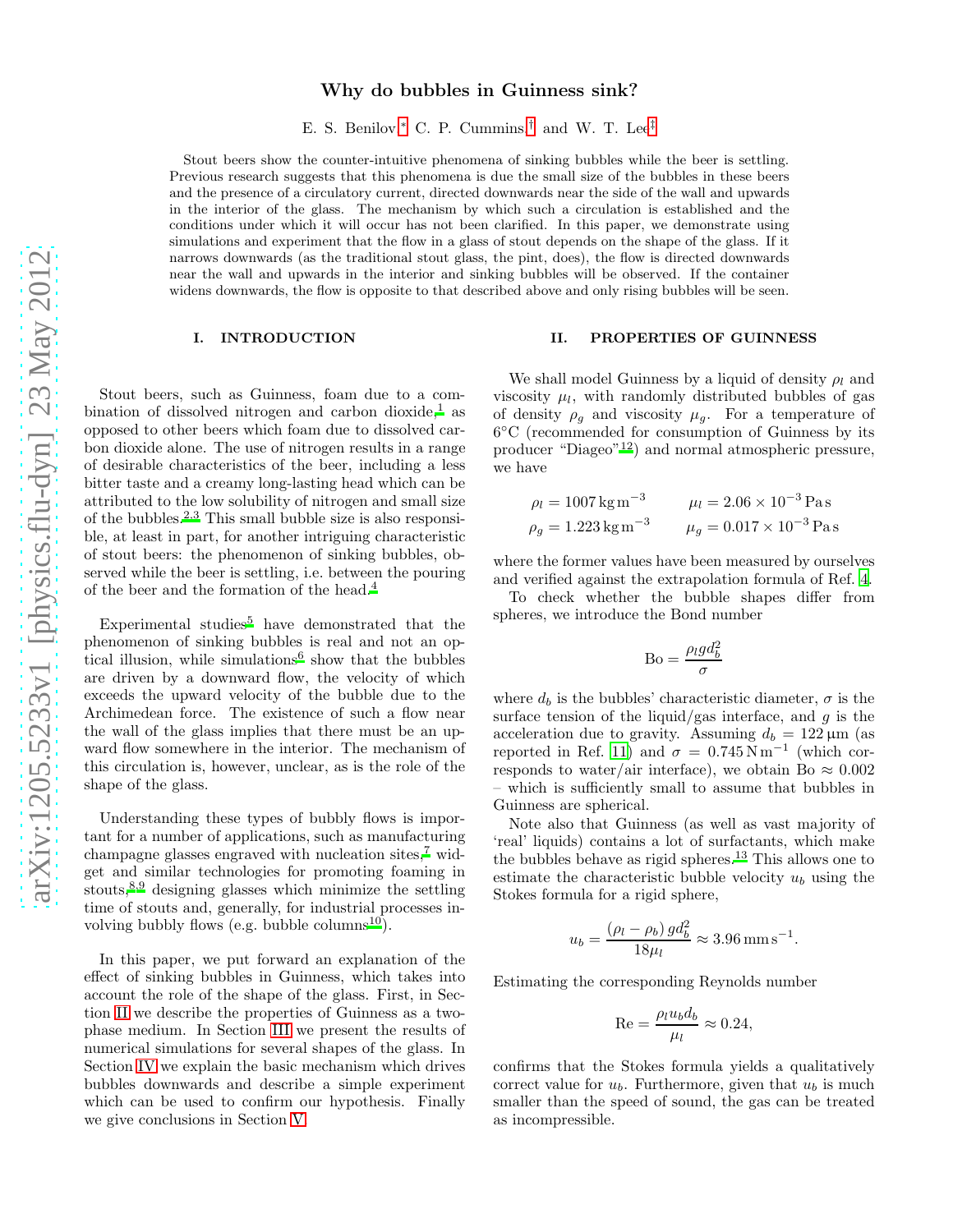Finally, we introduce the void fraction  $f$ , i.e. the gas's share of the volume of the liquid/gas mixture. For canned Guinness,  $f \approx 0.05$  (see Ref. [11\)](#page-3-15), whereas for draught Guinness served in pubs,  $f \approx 0.1$  (according to our own measurements). Note, however, that, traditionally, bartenders first fill, say, 80% of the glass and wait until it has fully settled (i.e. all the bubbles have gone out of the liquid into the foamy head), after which they would fill the glass full. Thus, when Guinness is served to the customer, the void fraction can be estimated as  $f \approx 0.02$ , which is the value used in this work.

## <span id="page-1-0"></span>III. NUMERICAL MODELING OF THE LIQUID/BUBBLE CIRCULATION

To simulate flows in Guinness, we use the finite element model for bubbly flows included in the COMSOL Multiphysics package. The model's physical foundations are described in detail in Ref. [16.](#page-4-0) In this model the bubbles are assumed to be all of the same size. In view of the problem's axial symmetry, the axi-symmetric version of the model is used.

Two geometries of the holding container were examined (see Fig. [1\)](#page-1-2): a pint and an 'anti-pint', i.e. the pint turned upside-down. In both cases the initial distribution of bubbles was uniform, and the physical parameters of Guinness were as described above.

The results of typical simulations are shown in Fig. [1.](#page-1-2) One can see that an elongated vortex arises near the sloping part of the pint container, resulting in a downflow of bubbles along the wall (see the top-left panel of Fig. [2\)](#page-2-0). A similar vortex also exists in the anti-pint, but it rotates in the opposite direction and, thus, causes an upward flow near the wall (see the top-right panel of Fig. [2\)](#page-2-0).

Another important feature to be observed is the narrow region of low density of bubbles along the wall of the pint container (see the left panel of Fig. [1](#page-1-2) and the lowerleft panel of Fig. [2\)](#page-2-0). In the anti-pint container, in turn, the bubble density increases near the wall (which is not visible in the right panel of Fig. [1,](#page-1-2) but can be clearly seen in the lower-right panel of Fig. [2\)](#page-2-0).

We have also examined the evolution of the global void fraction for the pint and anti-pint, as well as the cylindrical container of the same volume. Fig. [3](#page-2-1) shows that all three geometries provide more or less the same settling time  $T_s$  (for a glass of stout, a smaller  $T_s$  is generally regarded as an advantage).

 $T<sub>s</sub>$  has also been used to examine the extent to which our results depend on the void fraction  $f$  and the bubble size  $d_b$  (these are the only parameters with 'uncertain' values). It has turned out that, surprisingly, the dependence of  $T_s$  on f is very weak: e.g., an increase in f from 0.02 to 0.05 results in a decrease in  $T_s$  from 43 to 46 seconds (the settling time here was defined such that  $f(T_s) = 10^{-6}$ . The dependence of  $T_s$  on  $d_b$  is much stronger: a decrease in  $d_b$  from 122 to 90 micron results in an increase in  $T_s$  from 43 to 83 seconds.



<span id="page-1-2"></span>FIG. 1. Numerical simulations of bubbly flows for the pint and anti-pint. The curves show the streamlines for the bubbles, the color shows the void fraction  $f$ . The snapshots displayed correspond to  $t = 4$  s. Observe the region of reduced f near the wall of the pint (the near-wall region of increased  $f$  in the anti-pint is not visible in this figure, but can be observed in Fig. [2\)](#page-2-0).

Note also that the settling time of, approximately, 43 seconds computed for  $d_b = 122 \,\mu \text{m}$  and the pint container does not agree with our experimental estimate of approximately 120 seconds. The difference between the two results is probably caused by the fact that all bubbles in our simulations were of the same size, whereas in reality they are distributed with a certain dispersion. One can then conjecture that smaller bubbles leave the liquid later than those of the median size, which would account for the difference between the computed and measured values of  $T_s$ .

In what follows, we shall argue that the circulation developing in the flow is determined by the near-wall variation of the bubble density (as suggested previously by Ref. [14](#page-3-17) for bubble columns), and that the bubble density, in turn, is determined by the shape of the container.

#### <span id="page-1-1"></span>IV. THE MECHANISM OF THE EFFECT

First of all, observe that, whichever way the bubbles move, they exert a drag force on the surrounding liquid. This does not mean, however, that the liquid is necessarily entrained by the motion of the bubbles. Indeed, if, for example, the bubbles (and, hence, the drag force) are distributed uniformly, all liquid particles must move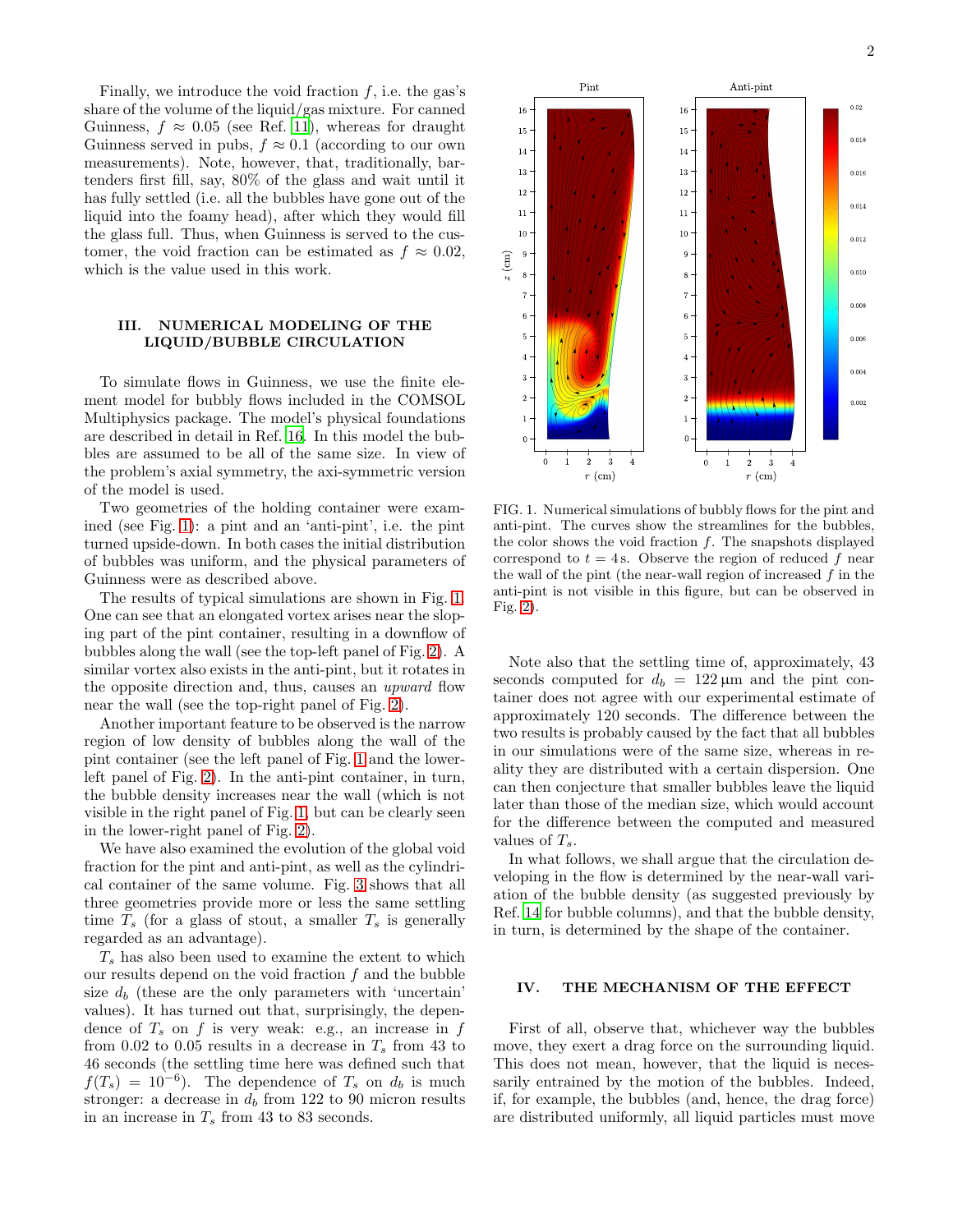

<span id="page-2-0"></span>FIG. 2. The half-height cross-sections of the vertical velocity u and the void fraction f for the pint and anti-pint geometries (these graphs correspond to the  $(r, z)$  diagrams shown in Fig. 2). The dotted lines in the upper panels separate the regions of upward/downward flow.



<span id="page-2-1"></span>FIG. 3. The global void fraction  $f$  (i.e. the proportion of the gas in the container) versus time  $t$ , for the three cases: the pint (p), anti-pint (a)—both illustrated in Fig. [2—](#page-2-0)and a cylinder of the same volume (c).

the same way – which effectively means that they cannot move at all due to the liquid's incompressibility and the fact that the container has a bottom. In this case, the drag force is compensated by a pressure gradient exerted in the fluid.

Let us now assume that there is a region of low bubble density near the container's wall (as there indeed is in the pint container). In this case, the density of the drag force near the container's axis is larger than that near the wall – which creates an imbalance and, thus, gives rise to a circulation: near the axis, the liquid flows upwards and, near the wall, downwards. Then, if the velocity of

the downward flow is larger than the relative velocity  $u_b$ of the bubbles, the bubbles will be observed to sink. A similar argument indicates that a near-wall region with higher bubble density gives rise to an upward flow (i.e. exactly what our simulations show for the anti-pint container).

It still remains to identify the mechanism reducing the bubble density near the wall for the pint geometry and increasing it for the anti-pint one. Potentially, there are two such mechanisms. The most obvious one is based on the 'lift force', generated by the flow around a sphere moving along a rigid boundary: this force pushes the sphere away from the boundary<sup>[15](#page-3-18)</sup>. In the limit of small Reynolds number, however, the lift force is weak, and estimates show that the resulting reduction of the bubble density near the wall is negligible. Another shortcoming of this mechanism is that it does not seem to distinguish between the pint and anti-pint geometries.

To explore the effect of the geometry, assume that the container is not cylindrical, but narrows slightly towards its bottom (as the pint does). Then, even if the bubbles were initially distributed uniformly, their upward motion immediately creates a bubble-free zone along the wall (see Fig. [4\)](#page-3-19). On the other hand, in a container that widens towards its bottom (as the anti-pint does), the initially upward motion of bubbles increases the nearwall bubble density. We believe that this simple kinematic effect is responsible for the circulation observed in Guinness.

This effect, although not previously discussed in the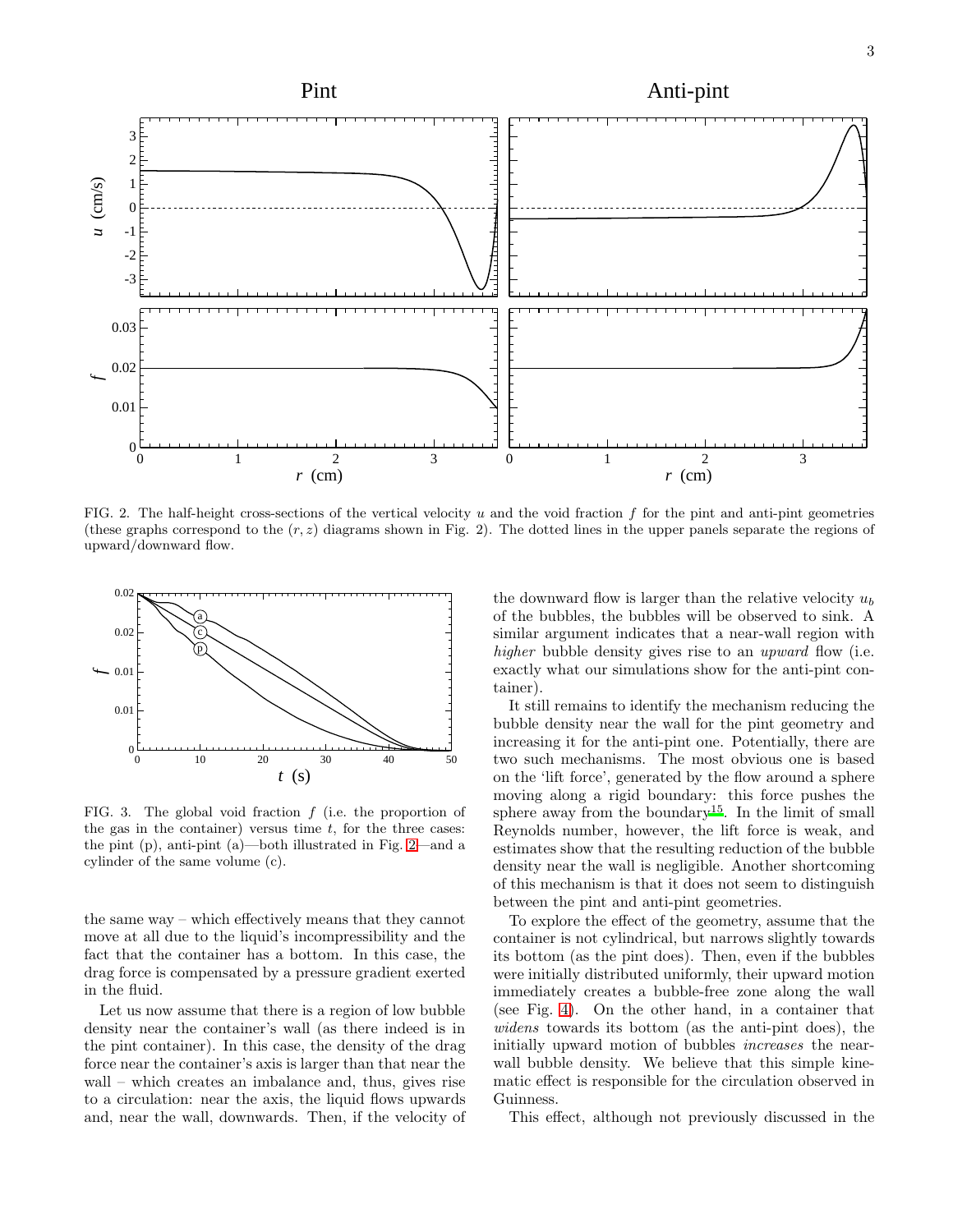

<span id="page-3-19"></span>FIG. 4. The evolution of bubbles near the wall (a schematic), for (a) container narrowing downwards (the bubbles move away from the wall); (b) container widening downwards (the bubbles move towards the wall and, eventually, accumulate there).

context of Guinness, is well known in sedimentation theory as the Boycott effect.[17](#page-4-1)[,18](#page-4-2) It was first observed in test tubes containing red blood cells when it was discovered that sedimentation times could be significantly reduced by inclining the test tubes.

- <span id="page-3-0"></span><sup>∗</sup> Department of Mathematics, University of Limerick, Ireland; [Eugene.Benilov@ul.ie;](mailto:Eugene.Benilov@ul.ie) <http://www.staff.ul.ie/eugenebenilov/hpage/>
- <span id="page-3-1"></span>† Department of Mathematics, University of Limerick, Ireland; [Cathal.Cummins@ul.ie](mailto:Cathal.Cummins@ul.ie)
- <span id="page-3-2"></span>‡ MACSI, Department of Mathematics, University of Limerick, Ireland; [William.Lee@ul.ie;](mailto:William.Lee@ul.ie)<http://www.ul.ie/wlee/>
- <span id="page-3-3"></span><sup>1</sup> W. T. Lee and M. G. Devereux, "Foaming in stout beers," Am. J. Phys. 79, 991 (2011).
- <span id="page-3-4"></span> $2$  M. Denny, Froth!: the science of beer (Johns Hopkins University Press, Baltimore, 2009).
- <span id="page-3-5"></span><sup>3</sup> C. W. Bamforth, "The Relative Significance of Physics and Chemistry for Beer Foam Excellence: Theory and Practice," J. Inst. Brew. 110, 259–266 (2004).
- <span id="page-3-6"></span><sup>4</sup> Y. Zhang and Z. Xu, ""Fizzics" of beer and champagne
- <span id="page-3-7"></span>bubble growth," Elements 4, 47 (2008).<br> $5\,$  A. C. Alexander and F A. C. Alexander and R. N. Zare,<br>
"Do bubbles in Guinness go down?" bubbles in Guinness go down?"
- <span id="page-3-8"></span><http://www.stanford.edu/group/Zarelab/guinness/>.<br>
6 R. F. Service, "The Unbuoyant Bu <sup>6</sup> R. F. Service, "The Unbuoyant Bubbles of Guinness," ScienceNOW, <http://news.sciencemag.org/sciencenow/2000/01/06-02.html>F. Takemura and J. Magnaudet, "Lateral migration of a  $(2000).$
- <span id="page-3-9"></span><sup>7</sup> G. Liger-Belair, J. B. Religieux, S. Fohanno, M. A. Vialatte, P. Jeandet, and G. Polidori, "Visualization of

Finally, our conclusions can be readily verified experimentally. If Guinness is poured into a tall cylindrical container (such as, for example, a laboratory measuring cylinder) and if the container is tilted, bubbles will be observed to move upwards near its upper surface and downwards near its lower surface – in precise agreement with the mechanism proposed (see supplementary material for a video of this experiment).

## <span id="page-3-13"></span>V. CONCLUSIONS

The sinking bubbles of Guinness and other stout beers have intrigued beer drinking physicists and their students for some time. In this paper we describe the role the shape of the Guinness pint glass plays in promoting the circulatory flow responsible for the sinking bubbles. In doing so we complete the explanation of this phenomena, building on previous experimental and simulation work. This allows us to understand the physics underlying the shape of the Guinness pint glass. It also raises the intriguing question: is this shape the most efficient possible or could the settling time be significantly reduced by some other, possibly non-axisymmetric, shape of pint glass?

# ACKNOWLEDGMENTS

The authors acknowledge the support of the Science Foundation Ireland delivered through RFP Grant 11/RFP.1/MTH3281 and Mathematics Initiative Grant 06/MI/005.

mixing flow phenomena in champagne glasses under various glass-shape and engravement conditions," J. Agric. Food Chem., 55, 882-888 (2007).

- <span id="page-3-10"></span><sup>8</sup> W. T. Lee, J. S. McKechnie, and M. G. Devereux, "Bubble nucleation in stout beers," Phys. Rev. E 83, 051609 (2011).
- <span id="page-3-11"></span><sup>9</sup> E. Gerstner, "Bubble nucleation: Stout fizz-ics," Nature Physics 7, 449 (2011).
- <span id="page-3-12"></span><sup>10</sup> A. Lapin, T. Paaschen, K. Junghans, and A. Lubbert, "Bubble column fluid dynamics," Chem. Eng. Sci. 57, 1419 (2002).
- <span id="page-3-15"></span> $11$  M. Robinson, A. C. Fowler, A. J. Alexander, and S. B. G. O'Brien, "Waves in Guinness," Phys. Fluids 20, 067101 (2008).
- <span id="page-3-14"></span><sup>12</sup> FAQ, Guinness Storehouse, <http://www.guinness-storehouse.com/en/FAQs.aspx#faq23>.
- <span id="page-3-16"></span> $13$  G. K. Batchelor, An introduction to fluid dynamics (Cambridge University Press, Cambridge 2000).
- <span id="page-3-17"></span><sup>14</sup> N. Rivière, A. Cartellier, L. Timkin, and O. Kashinsky, "Wall shear stress and void fraction in Poiseuille bubbly flows: Part II: experiments and validity of analytical predictions," Eur. J. Mech. B 18, 847 (1999).
- <span id="page-3-18"></span>small spherical buoyant particle in a wall-bounded linear shear flow," Phys. Fluids 21, 1 (2009).